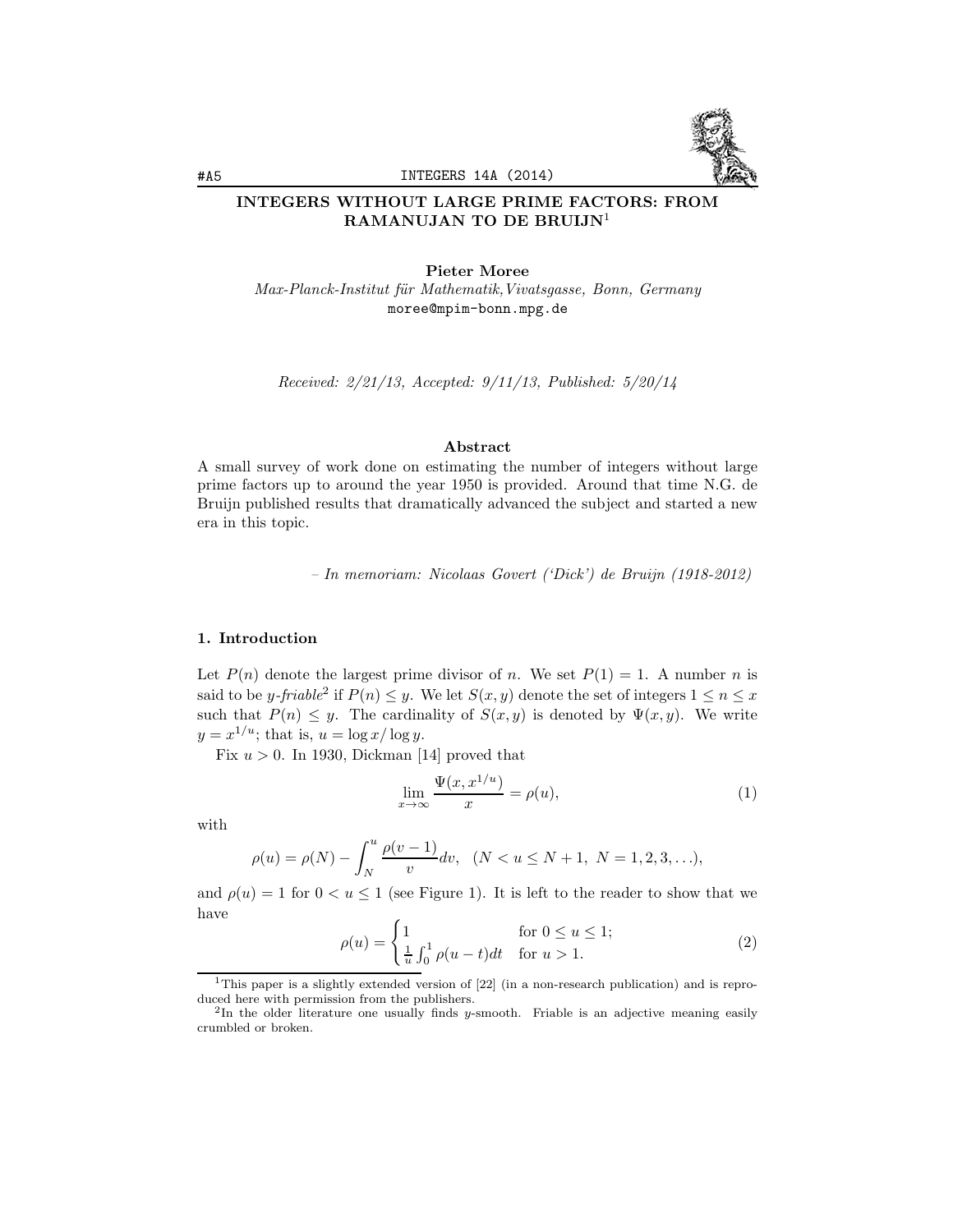The function  $\rho(u)$  in the literature is either called the *Dickman function* or the Dickman-de Bruijn function.

This survey concerns the work done on friable integers up to the papers of de Bruijn [7, 8] that appeared around 1950 and dramatically advanced the subject. A lot of the early work was carried out by number theorists from India (with the earliest contributor being Ramanujan).

De Bruijn [7] improved on (1) by establishing a result that, together with the best currently known estimate for the prime counting function (due to I.M. Vinogradov and Korobov in 1958), yields the following result.

Theorem 1. The estimate

$$
\Psi(x,y) = x\rho(u)\left\{1 + O^3\left(\frac{\log(u+1)}{\log y}\right)\right\},\tag{3}
$$

holds for  $1 \le u \le \log^{3/5-\epsilon} y$ , that is,  $y > \exp(\log^{5/8+\epsilon} x)$ .

De Bruijn's most important tool in his proof of this result is the Buchstab equation [10],

$$
\Psi(x,y) = \Psi(x,z) - \sum_{y < p \le z} \Psi(\frac{x}{p},p),\tag{4}
$$

where  $1 \leq y \leq z \leq x$ . The Buchstab equation is easily proved on noting that the number of integers  $n \leq x$  with  $P(n) = p$  equals  $\Psi(x/p, p)$ . Given a good estimate for  $\Psi(x, y)$  for  $u \leq h$ , it allows one to obtain a good estimate for  $u \leq h + 1$ .

De Bruijn [8] complemented Theorem 1 by an asymptotic estimate for  $\rho(u)$ . That result has as a corollary that, for  $u \geq 3$ ,

$$
\rho(u) = \exp\Big\{-u\Big\{\log u + \log_2 u - 1 + \frac{\log_2 u - 1}{\log u} + O\Big(\Big(\frac{\log_2 u}{\log u}\Big)^2\Big)\Big\}\Big\},\qquad(5)
$$

which will suffice for our purposes. Note that (5) implies that, as  $u \to \infty$ ,

$$
\rho(u) = \frac{1}{u^{u+o(u)}}, \quad \rho(u) = \left(\frac{e+o(1)}{u \log u}\right)^u,
$$

formulas that suffice for most purposes and are easier to remember. For a more detailed description of this and other work of de Bruijn in analytic number theory, we refer to Moree [23].

### 2. Results on  $\rho(u)$

Note that  $\rho(u) > 0$ , for if not, then because of the continuity of  $\rho(u)$  there is a smallest zero  $u_0 > 1$  and then substituting  $u_0$  in (2) we easily arrive at a contradiction.

<sup>3</sup>The reader not familiar with the Landau-Bachmann O-notation we refer to wikipedia or any introductory text on analytic number theory, e.g., Tenenbaum [38]. Instead of  $\log \log x$  we sometimes write  $\log_2 x$ , instead of  $(\log x)^A$ ,  $\log^A x$ .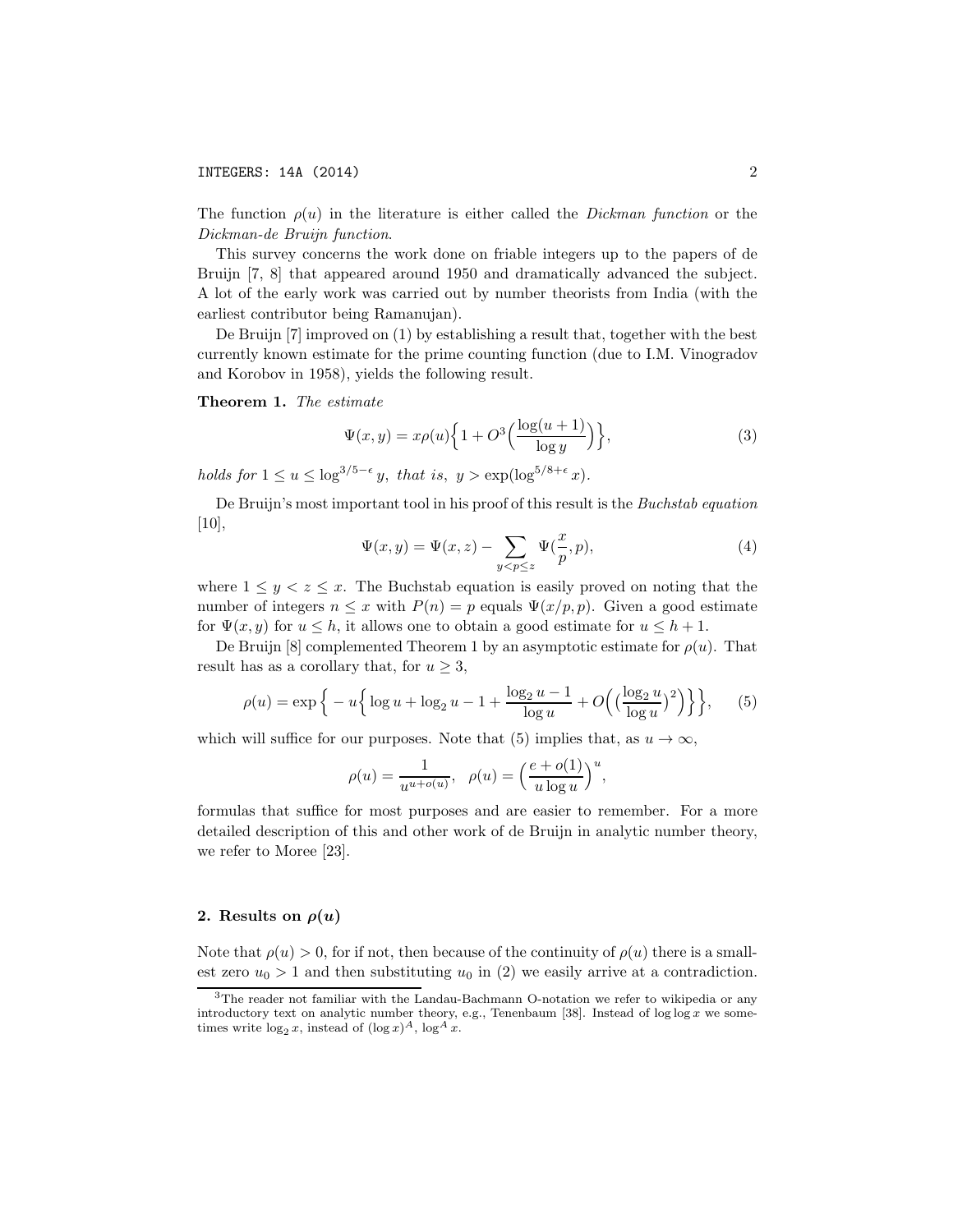

Note that for  $u > 1$  we have

$$
\rho'(u) = -\frac{\rho(u-1)}{u}.\tag{6}
$$

It follows that  $\rho(u)=1 - \log u$  for  $1 \le u \le 2$ . For  $2 \le u \le 3$ ,  $\rho(u)$  can be expressed in terms of the dilogarithm. However, with increasing  $u$  one has to resort to estimating  $\rho(u)$  or finding a numerical approximation.

Since  $\rho(u) > 0$  we see from (6) that  $\rho(u)$  is strictly decreasing for  $u > 1$ . From this and (2) we then find that  $u\rho(u) \leq \rho(u-1)$ , which upon using induction leads to  $\rho(u) \leq 1/[u]!$  for  $u \geq 0$ . It follows that  $\rho(u)$  tends to zero fast as u tends to infinity.

Ramaswami [32] proved that

$$
\rho(u)>\frac{C}{u4^u\Gamma(u)^2},\ u\geq 1,
$$

for a suitable constant C, with  $\Gamma$  the Gamma function. By Stirling's formula we have  $\log \Gamma(u) \sim u \log u$  and hence the latter inequality is, for u large enough, improved on by the following inequality due to Buchstab [10]:

$$
\rho(u) > \exp\left\{-u\left\{\log u + \log_2 u + 6\frac{\log_2 u}{\log u}\right\}\right\}, \ (u \ge 6). \tag{7}
$$

But just as (7) yields a great improvement over the Ramaswami inequality, in its turn, De Bruijn's inequality (5) also achieves a large improvement over (7).

#### 3. S. Ramanujan (1887-1920) and the Friables

In his first letter (January 16th, 1913) to Hardy (see, e.g., [3]), one of the most famous letters in all of mathematics, Ramanujan claims that

$$
\Psi(n,3) = \frac{1}{2} \frac{\log(2n) \log(3n)}{\log 2 \log 3}.
$$
\n(8)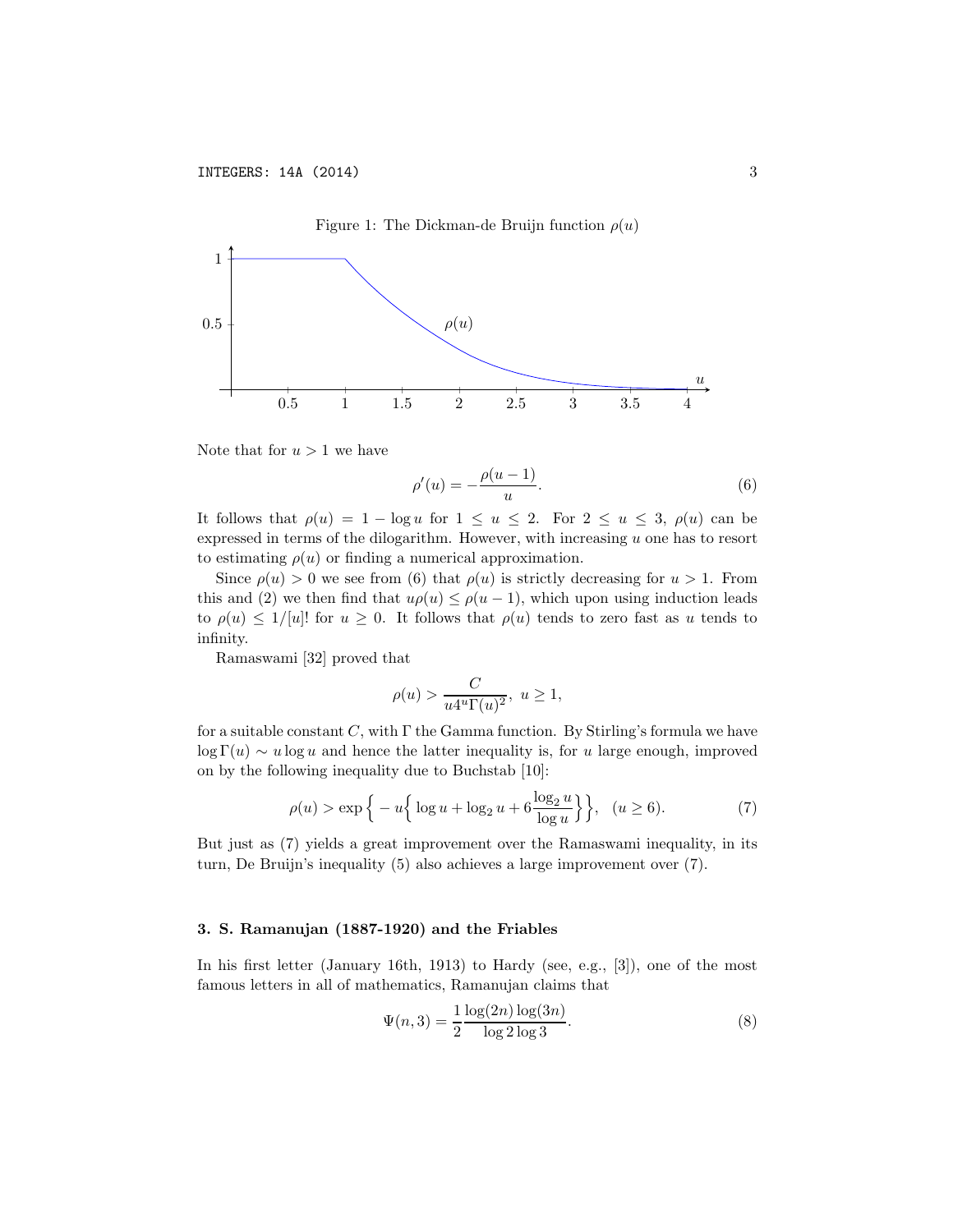## INTEGERS: 14A (2014) 4

The formula is of course intended as an approximation, and there is no evidence to show how accurate Ramanujan supposed it to be. Hardy [18, pp. 69-81] in his lectures on Ramanujan's work gave an account of an interesting analysis that can be made to hang upon the above assertion. We return to this result in Section 6 (on the  $\Psi(x, y)$  work of Pillai).

In the so-called Lost Notebook [30] we find at the bottom half of page 337:  $\phi(x)$  is the no. of nos of the form

$$
2^{a_2} \cdot 3^{a_3} \cdot 5^{a_5} \cdots p^{a_p} \qquad p \le x^{\epsilon}
$$

not exceeding x.

$$
\frac{1}{2} \leq \epsilon \leq 1, \qquad \phi(x) \sim x \Big\{ 1 - \int_{\epsilon}^{1} \frac{d\lambda_0}{\lambda_0} \Big\}
$$

$$
\frac{1}{3} \leq \epsilon \leq \frac{1}{2}, \qquad \phi(x) \sim x \Big\{ 1 - \int_{\epsilon}^{1} \frac{d\lambda_0}{\lambda_0} + \int_{\epsilon}^{\frac{1}{2}} \frac{d\lambda_1}{\lambda_1} \int_{\lambda_1}^{1 - \lambda_1} \frac{d\lambda_0}{\lambda_0} \Big\}
$$

$$
\frac{1}{4} \leq \epsilon \leq \frac{1}{3}, \qquad \phi(x) \sim x \Big\{ 1 - \int_{\epsilon}^{1} \frac{d\lambda_0}{\lambda_0} + \int_{\epsilon}^{\frac{1}{2}} \frac{d\lambda_1}{\lambda_1} \int_{\lambda_1}^{1 - \lambda_1} \frac{d\lambda_0}{\lambda_0} - \int_{\epsilon}^{\frac{1}{3}} \frac{d\lambda_2}{\lambda_2} \int_{\lambda_2}^{\frac{1 - \lambda_2}{2}} \frac{d\lambda_1}{\lambda_1} \int_{\lambda_1}^{1 - \lambda_1} \frac{d\lambda_0}{\lambda_0} \Big\}
$$

$$
\frac{1}{5} \leq \epsilon \leq \frac{1}{4}, \qquad \phi(x) \sim x \qquad \left\{ 1 - \int_{\epsilon}^{1} \frac{d\lambda_{0}}{\lambda_{0}} + \int_{\epsilon}^{\frac{1}{2}} \frac{d\lambda_{1}}{\lambda_{1}} \int_{\lambda_{1}}^{1-\lambda_{1}} \frac{d\lambda_{0}}{\lambda_{0}} - \int_{\epsilon}^{\frac{1}{3}} \frac{d\lambda_{2}}{\lambda_{2}} \int_{\lambda_{2}}^{\frac{1-\lambda_{2}}{2}} \frac{d\lambda_{1}}{\lambda_{1}} \int_{\lambda_{1}}^{1-\lambda_{1}} \frac{d\lambda_{0}}{\lambda_{0}} + \int_{\epsilon}^{\frac{1}{4}} \frac{d\lambda_{3}}{\lambda_{3}} \int_{\lambda_{3}}^{\frac{1-\lambda_{3}}{3}} \frac{d\lambda_{2}}{\lambda_{2}} \int_{\lambda_{2}}^{\frac{1-\lambda_{2}}{2}} \frac{d\lambda_{1}}{\lambda_{1}} \int_{\lambda_{1}}^{1-\lambda_{1}} \frac{d\lambda_{0}}{\lambda_{0}} \right\}
$$

and so on.

In the book by Andrews and Berndt [1, §8.2] it is shown that Ramanujan's assertion is equivalent to (1) with

$$
\rho(u) = \sum_{k=0}^{\infty} \frac{(-1)^k}{k!} I_k(u),
$$

where

$$
I_k(u) = \int_{\substack{t_1,\ldots,t_k \geq 1 \\ t_1 + \ldots + t_k \leq u}} \frac{dt_1}{t_1} \ldots \frac{dt_k}{t_k}.
$$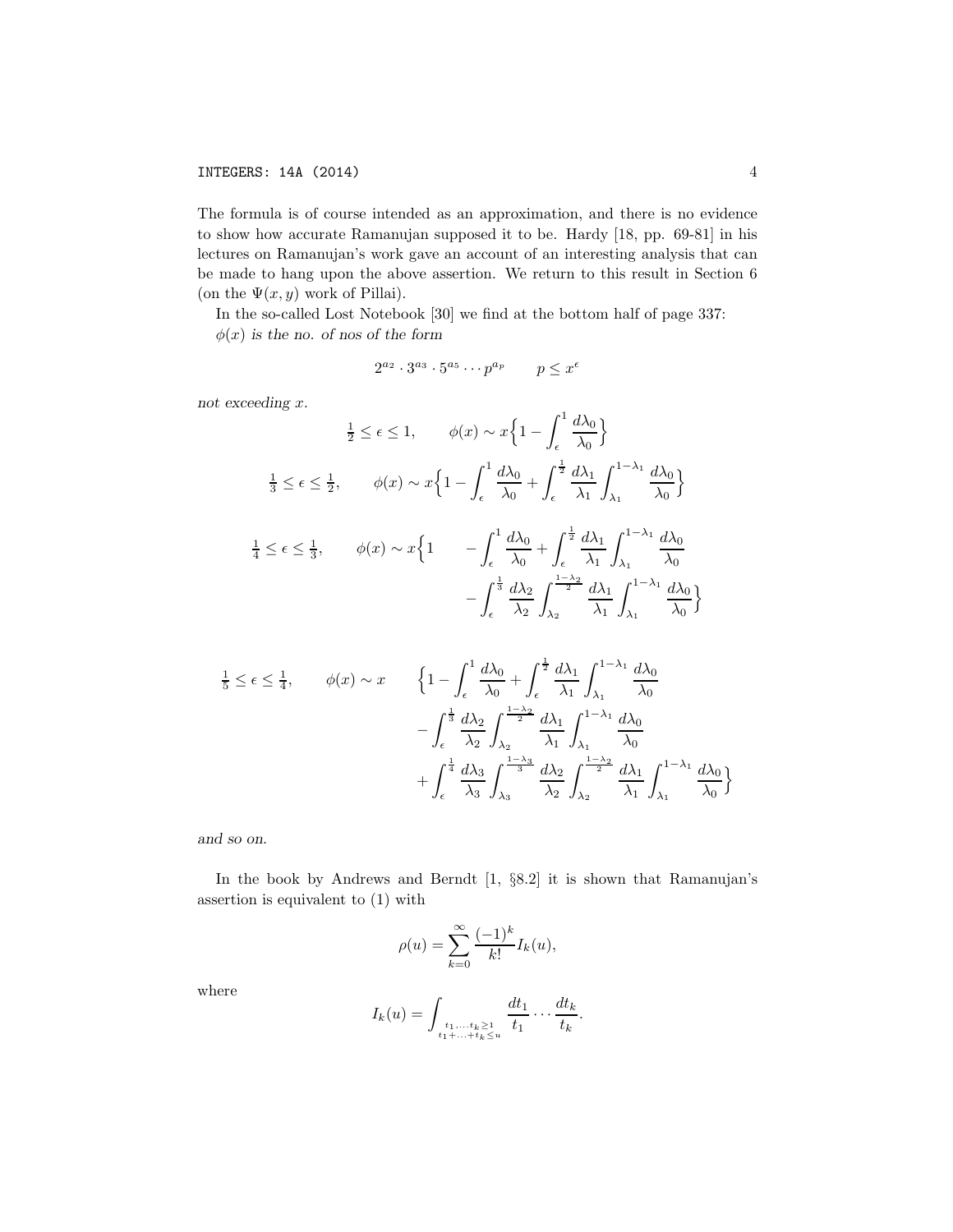This is one of the many examples where one could say that Ramanujan "reached with his hand from the grave to snatch a theorem, in this case from Dickman whose work came at least ten years after that of Ramanujan (see Berndt [2]). Chowla and Vijayaragahavan [13] seemed to have been the first to rigorously prove (1) with  $\rho(u)$ expressed as a sum of iterated integrals (see Section 8). The asymptotic behaviour of the integrals  $I_k(u)$  has been studied by Soundararajan [35].

Ramanujan's claim is reminiscent of the following result of Chamayou [11]: If  $x_1, x_2, x_3, \cdots$  are independent random variables uniformly distributed in  $(0, 1)$ , and  $u_n = x_1 + x_1x_2 + \ldots + x_1x_2 \cdots x_n$ , then  $u_n$  converges in probability to a limit  $u_\infty$  and  $u_{\infty}$  has a probability distribution with density function  $\rho(t)e^{-\gamma}$ , where  $\gamma$  denotes Euler's constant.

#### 4. I.M. Vinogradov (1891-1983) and the Friables

The first person to have an application for  $\Psi(x, y)$  estimates seems to have been Ivan Matveyevich Vinogradov [39] in 1927. Let  $k \geq 2$  be a prescribed integer and  $p \equiv 1 \pmod{k}$  a prime. The k-th powers in  $(\mathbb{Z}/p\mathbb{Z})^*$  form a subgroup of order  $(p-1)/k$  and so the existence of  $q_1(p, k)$  follows, the least k-th power non-residue modulo a prime p. Suppose that  $y < g_1(p, k)$ ; then  $S(x, y)$  consists of k-th power residues only. It follows that

$$
\Psi(x, y) \leq \#\{n \leq x \; : \; n \equiv a^k \pmod{p} \text{ for some } a\}.
$$

The idea, now, is to use good estimates for the quantities on both sides of the inequality sign in order to deduce an upper bound for  $g_1(p, k)$ .

Vinogradov [39] showed that  $\Psi(x, x^{1/u}) \geq \delta(u)x$  for  $x \geq 1, u > 0$ , where  $\delta(u)$ depends only on u and is positive. He applied this to show that if  $m \geq 8$ ,  $k > m<sup>m</sup>$ , and  $p \equiv 1 \pmod{k}$  is sufficiently large, then

$$
g_1(p,k) < p^{1/m}.\tag{9}
$$

See Norton [24] for an historical account of the problem of determining  $q_1(p, k)$  and original results.

# 5. K. Dickman (1861-1947) and the Friables

Karl Dickman was active in the Swedish insurance business during the end of the nineteenth century and the beginning of the twentieth century [20].

As already mentioned Dickman proved  $(1)$  and in the same paper<sup>4</sup> gave an heuris-

<sup>4</sup>Several sources falsely claim that Dickman wrote only one mathematical paper. He also wrote [15].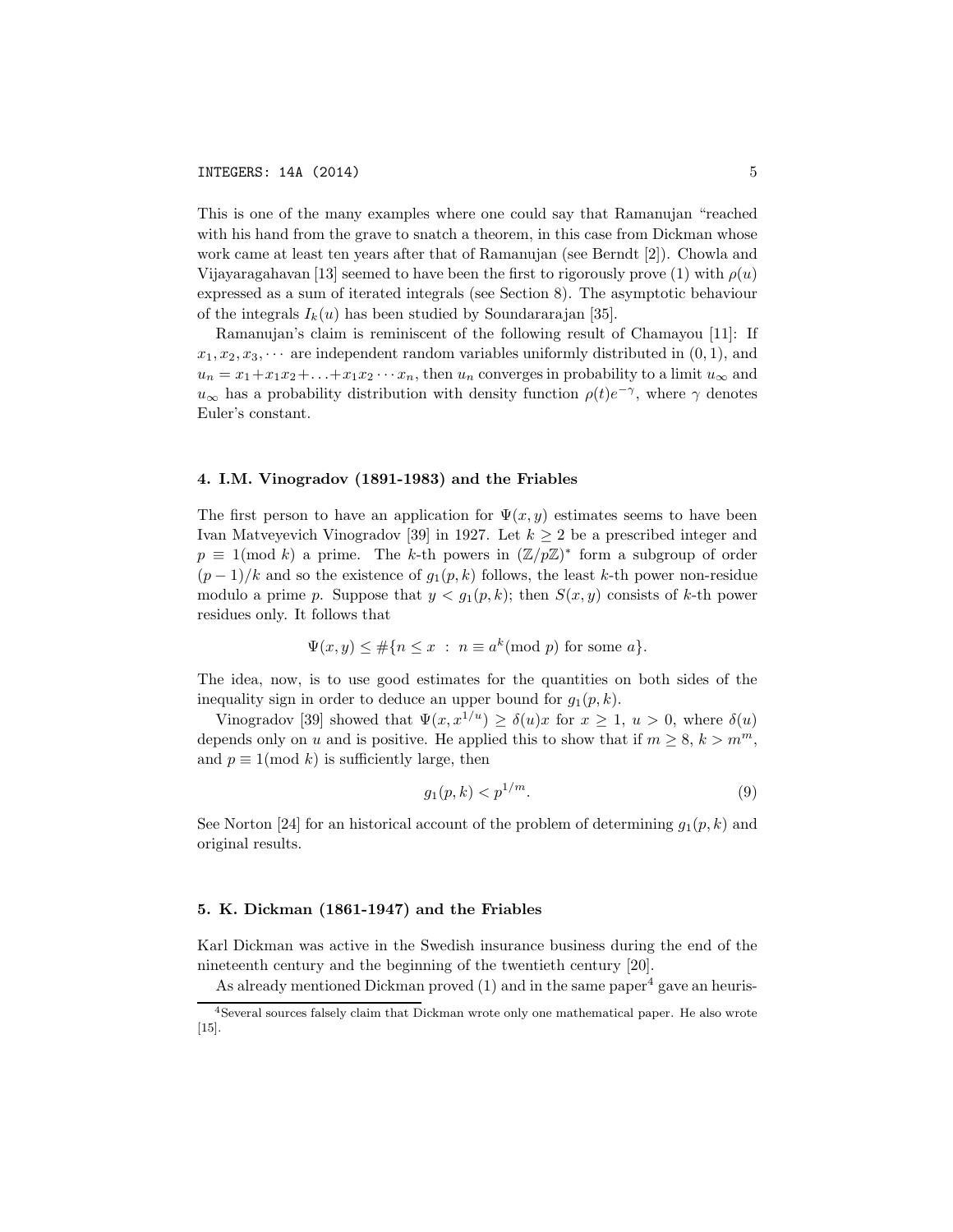tic argument to the effect that

$$
\lim_{x \to \infty} \frac{1}{x} \sum_{2 \le n \le x} \frac{\log P(n)}{\log n} = \int_0^\infty \frac{\rho(u)}{(1+u)^2} du.
$$
 (10)

Denote the integral above by  $\lambda$ . Dickman argued that  $\lambda \approx 0.62433$ . Mitchell [21] in 1968 computed that  $\lambda = 0.62432998854...$  The interpretation of Dickman's heuristic is that for an average integer with  $m$  digits, its greatest prime factor has about  $\lambda m$  digits. The constant  $\lambda$  is now known as the *Golomb-Dickman constant*, as it arose independently in research of Golomb and others involving the largest cycle in a random permutation.

De Bruijn [7] in 1951 was the first to prove (10). He did this using his  $\Lambda(x, y)$ function, an approximation of  $\Psi(x, y)$ , that he introduced in the same paper.

### 6. S.S. Pillai (1901-1950) and the Friables

Subbayya Sivasankaranarayana Pillai (1901-1950) was a number theorist who worked on problems in classical number theory (Diophantine equations, Waring's problem, etc.). Indeed, he clearly was very much inspired by the work of Ramanujan. He tragically died in a plane crash near Cairo while on his way to the International Congress of Mathematicians (ICM) 1950, which was held at Harvard University.

Pillai wrote two manuscripts on friable integers, [26, 27], of which [26] was accepted for publication in the Journal of the London Mathematical Society, but did not appear in print. Also [27] was never published in a journal.

In [26] (see also [29, pp. 481-483]), Pillai investigates  $\Psi(x, y)$  for y fixed. Let  $p_1, p_2, \ldots, p_k$  denote all the different primes not exceeding y. Notice that  $\Psi(x, y)$ equals the cardinality of the set

$$
\{(e_1, \ldots, e_k) \in \mathbb{Z}^k : e_i \ge 0, \sum_{i=1}^k e_i \log p_i \le x\}.
$$

Thus  $\Psi(x, y)$  equals the number of lattice points in a k-dimensional tetrahedron with sides of length  $\log x / \log 2, \ldots, \log x / \log p_k$ . This tetrahedron has volume

$$
\frac{1}{k!} \prod_{p \le y} \Big( \frac{\log x}{\log p} \Big).
$$

Pillai shows that

$$
\Psi(x,y) = \frac{1}{k!} \prod_{p \le y} \left( \frac{\log x}{\log p} \right) \left( 1 + (1 + o(1)) \frac{k \log (p_1 p_2 \dots p_k)}{2 \log x} \right)
$$

.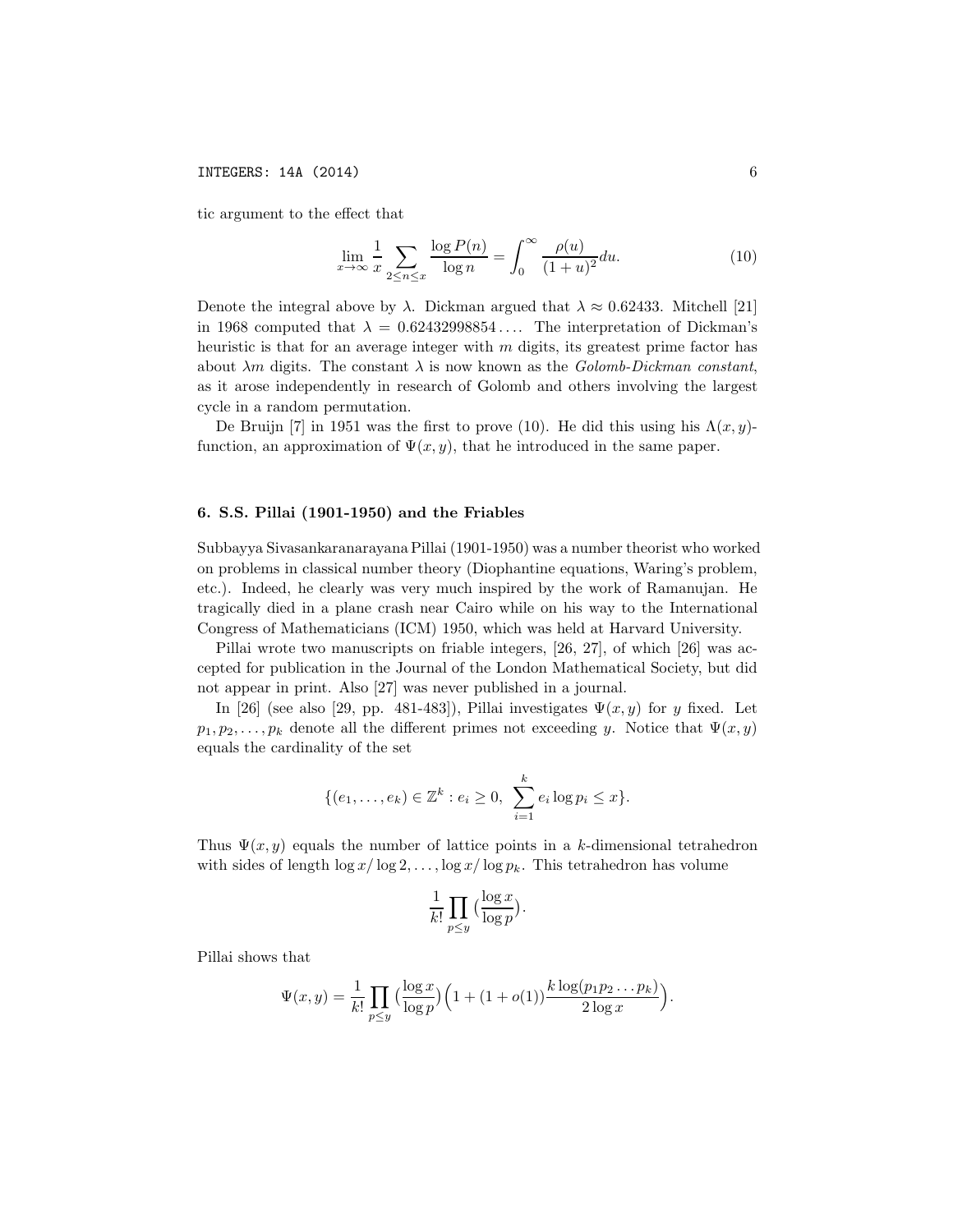If  $\rho_1, \ldots, \rho_k$  are positive real numbers and  $\rho_1/\rho_2$  is irrational, then the same estimate with  $\log p_i$  replaced by  $\rho_i$  holds for

$$
\{(e_1, \ldots, e_k) \in \mathbb{Z}^k : e_i \ge 0, \sum_{i=1}^k e_i \rho_i \le x\}.
$$

This was proved by Specht [36] (after whom the Specht modules are named); see also Beukers [4]. A much sharper result than those of Pillai and Specht was obtained in 1969 by Ennola [16] (see also Norton [24, pp. 24-26]). In this result Bernoulli numbers make their appearance.

Note that Pillai's result implies that

$$
\Psi(x,3) = \frac{1}{2} \frac{\log(2x) \log(3x)}{\log 2 \log 3} + o(\log x),\tag{11}
$$

and that the estimate

$$
\Psi(x,3) = \frac{\log^2 x}{2 \log 2 \log 3} + o(\log x)
$$

is false. Thus Ramanujan's estimate (8) is more precise than the trivial estimate  $\log^2 x/(2 \log 2 \log 3)$ . Hardy [18, §5.13] showed that the error term  $o(\log x)$  in (11) can be replaced by  $o(\log x/\log_2 x)$ . In the proof of this he uses a result of Pillai [25] (see also [28, pp. 53-61]), saying that given  $0 < \delta < 1$ , one has  $|2^x - 3^y| > 2^{(1-\delta)x}$ for all integers x and y with  $x > x_0(\delta)$  sufficiently large.

In [27] (see also [29, pp. 515-517]), Pillai claims that, for  $u \geq 6$ ,  $B/u < \rho(u)$  $A/u$ , with  $0 < B < A$  constants. He proves this result by induction assuming a certain estimate for  $\rho(6)$  holds. However, this estimate for  $\rho(6)$  does not hold. Indeed, the claim contradicts (5) and is false.

Since Pillai reported on his work on the friables at conferences in India and stated open problems there, his influence on the early development of the topic was considerable. For example, one of the questions he raised was whether  $\Psi(x, x^{1/u}) =$  $O(x^{1/u})$  uniformly for  $u \leq (\log x)/\log 2$ . This question was answered in the affirmative by Ramaswami [32].

### 7. R.A. Rankin (1915-2001) and the Friables

In his work on the size of gaps between consecutive primes, Robert Alexander Rankin [34] in 1938 introduced a simple idea to estimate  $\Psi(x, y)$  which turns out to be remarkably effective and can be used in similar situations. This idea is now called "Rankin's method" or "Rankin's trick." The starting point is the observation that for any  $\sigma > 0$ ,

$$
\Psi(x,y) \le \sum_{n \in S(x,y)} \left(\frac{x}{n}\right)^{\sigma} \le x^{\sigma} \sum_{P(n) \le y} \frac{1}{n^{\sigma}} = x^{\sigma} \zeta(\sigma, y),\tag{12}
$$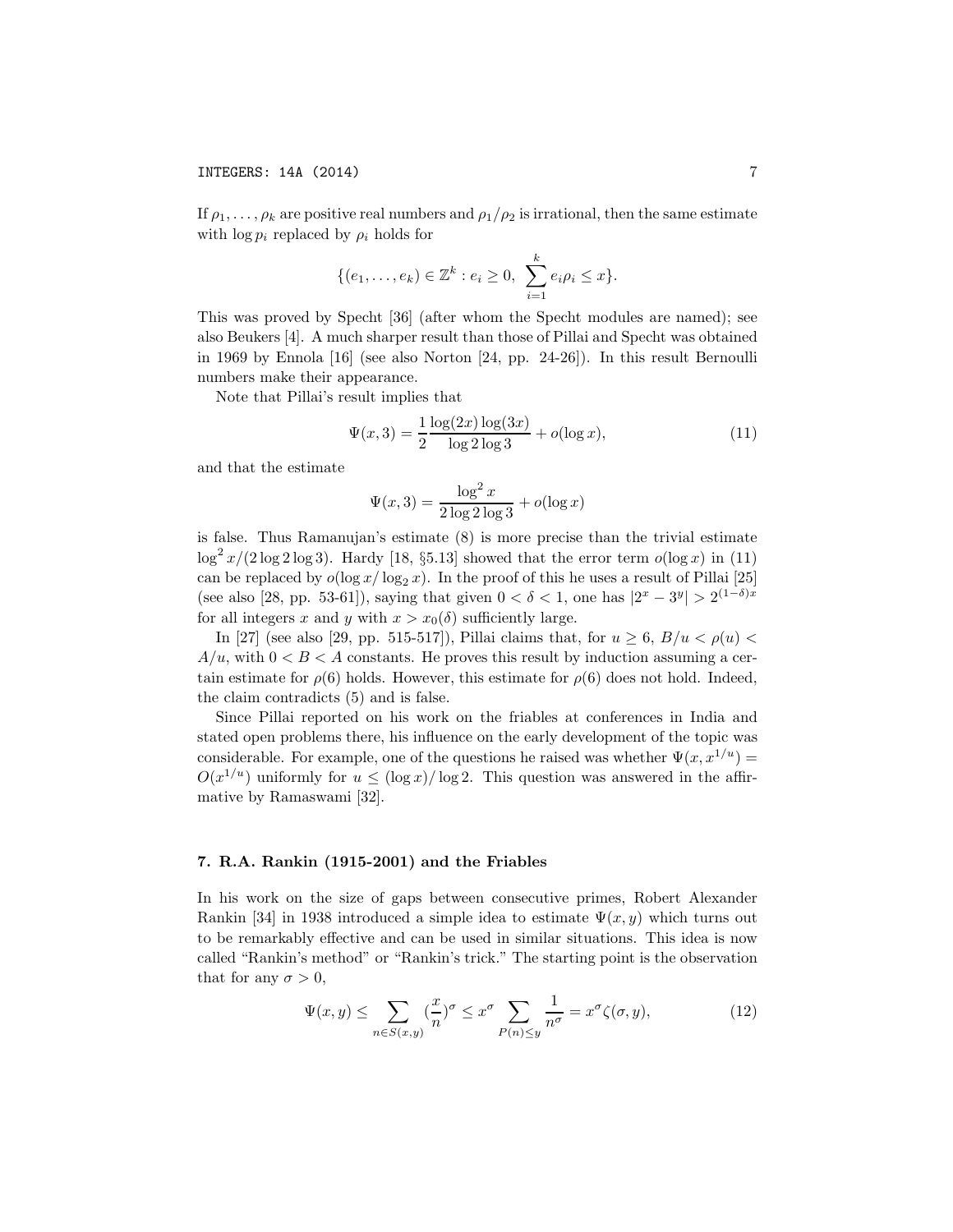where

$$
\zeta(s, y) = \prod_{p \le y} (1 - p^{-s})^{-1},
$$

is the partial Euler product up to y for the Riemann zeta function  $\zeta(s)$ . Recall that, for  $\Re s > 1$ ,

$$
\zeta(s) = \sum_{n=1}^{\infty} \frac{1}{n^s} = \prod_p \frac{1}{1 - p^{-s}}.
$$

By making an appropriate choice for  $\sigma$  and estimating  $\zeta(\sigma, y)$  using analytic prime number theory, a good upper bound for  $\Psi(x, y)$  can be found. For example, the choice  $\sigma = 1 - 1/(2 \log y)$  leads to

$$
\zeta(\sigma, y) \ll \exp\left\{\sum_{p\le y} \frac{1}{p^{\sigma}}\right\} \le \exp\left\{\sum_{p\le y} \frac{1}{p} + O\left((1-\sigma)\sum_{p\le y} \frac{\log p}{p}\right)\right\} \ll \log y,
$$

which gives rise to

$$
\Psi(x, y) \ll x e^{-u/2} \log y. \tag{13}
$$

As a further example let us try to estimate  $\Psi(x, \log^A x)$  for  $A > 1$ . Letting  $\sigma = 1 - 1/A$ , we get

$$
\log \zeta(\sigma, y) \ll \sum_{p \le y} p^{-\sigma} = \sum_{p \le y} \frac{p^{1/A}}{p} \ll \frac{y^{1/A}}{\log y} \ll \frac{\log x}{\log \log x}.
$$

This estimate together with (12) yields

$$
\Psi(x, \log^{A} x) \le x^{1 - 1/A + O(1/\log \log x)}.
$$
\n(14)

From a result of de Bruijn from 1966 [9] it follows that, actually, equality holds in (14).

## 8. A.A. Bukhshtab (1905-1990) and the Friables

Aleksandr Adol'fovich Bukhshtab<sup>5</sup>'s most important contribution is the equation (4) now named after him. A generalization of it plays an important role in sieve theory. Buchstab [10] in 1949 proved (1) and gave both Dickman's differentialdifference equation as well as the result

$$
\rho(u) = 1 + \sum_{n=1}^{N} (-1)^n \int_n^u \int_{n-1}^{t_1-1} \int_{n-2}^{t_2-1} \cdots \int_1^{t_{n-1}-1} \frac{dt_n dt_{n-1} \cdots dt_1}{t_1 t_2 \cdots t_n},
$$
(15)

for  $N \le u \le N+1$  and  $N \ge 1$  an integer, simplifying Chowla and Vijayaragahavan's expression (they erroneously omitted the term  $n = N$ ). Further, Buchstab established inequality (7) and applied his results to show that the exponent in Vinogradov's result (9) can be roughly divided by two.

<sup>5</sup>Buchstab in the German spelling.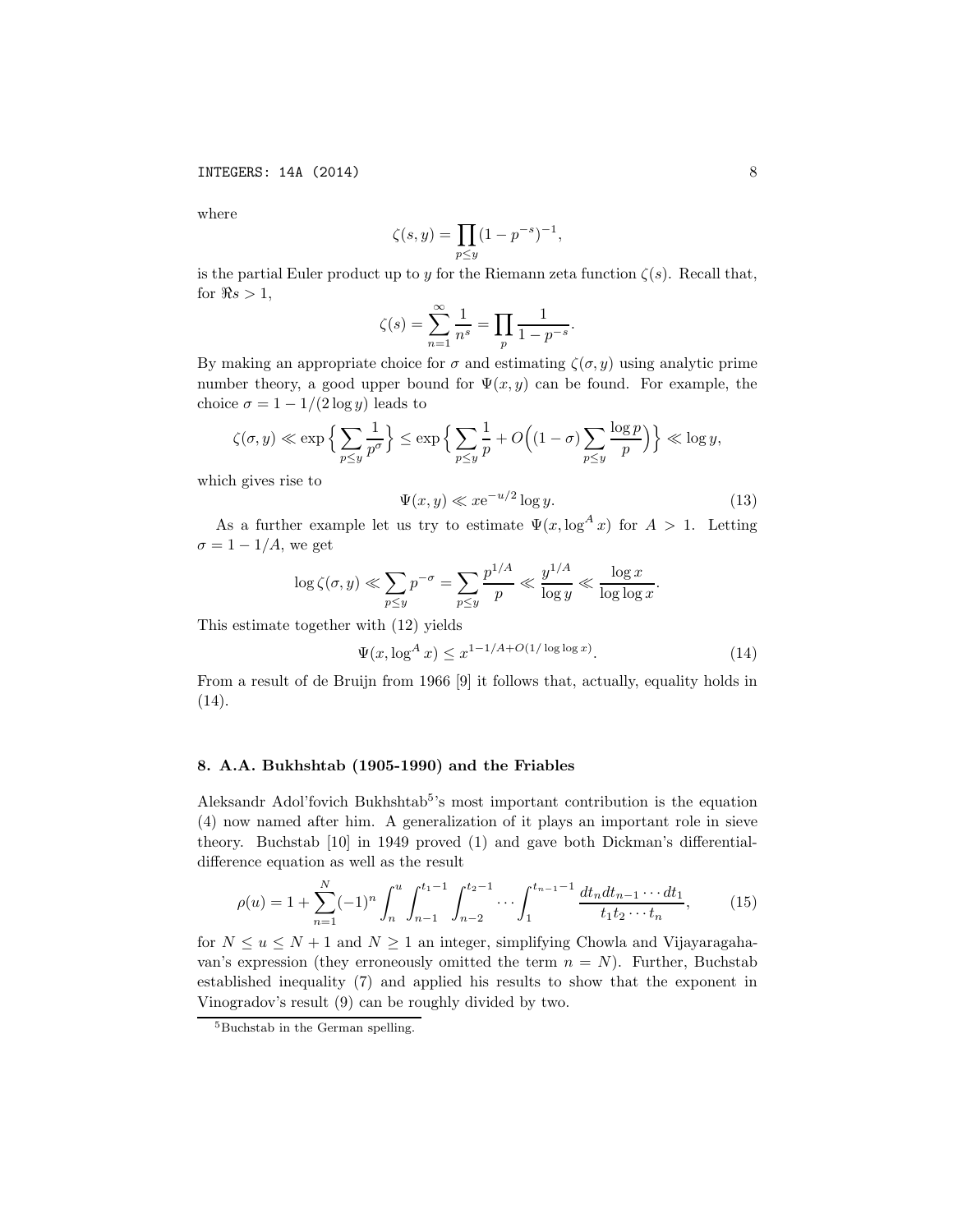## 9. V. Ramaswami and the Friables

V. Ramaswami<sup>6</sup> [31] showed that

$$
\Psi(x, x^{1/u}) = \rho(u)x + O_U(\frac{x}{\log x})
$$

for  $x > 1$ ,  $1 < u \leq U$ , and remarked that the error term is best possible. He sharpened this result in [32] and showed there that, for  $u > 2$ ,

$$
\Psi(x, x^{1/u}) = \rho(u)x + \sigma(u)\frac{x}{\log x} + O(\frac{x}{\log^{3/2} x}),\tag{16}
$$

with  $\sigma(u)$  defined similarly to  $\rho(u)$ . Indeed, it turns out that

$$
\sigma(u) = (1 - \gamma)\rho(u - 1),
$$

but this was not noticed by Ramaswami. In [33] Ramaswami generalized his results to  $B_l(m, x, y)$  which counts the number of integers  $n \leq x$  with  $P(n) \leq y$  and  $n \equiv l \pmod{m}$ <sup>7</sup>. Norton [24, pp. 12-13] points out some deficiencies in this paper and gives a reproof [24, §4] of Ramaswami's result on  $B_l(m, x, x^{1/u})$  generalizing (16).

From de Bruijn's paper [7, Eqs. (5.3), (4.6)] one easily derives the following generalization of Ramaswami's results<sup>8</sup>:

**Theorem 2.** Let  $m \geq 0$ ,  $x > 1$ , and suppose  $m + 1 < u < \sqrt{\log x}$ . Then

$$
\Psi(x,y)=x\sum_{r=0}^m a_r\frac{\rho^{(r)}(u)}{\log^ry}+O_m\big(\frac{x}{\log^{m+1}y}\big),
$$

where  $\rho^{(r)}(u)$  is the r-th derivative of  $\rho(u)$  and  $a_0, a_1, \ldots$  are the coefficients in the power series expansion

$$
\frac{z}{1+z}\zeta(1+z) = a_0 + a_1z + a_2z^2 + \dots,
$$

with  $|z| < 1$ .

It is well-known (see, e.g., Briggs and Chowla [5]) that around  $s = 1$  the Riemann zeta function has the Laurent series expansion

$$
\zeta(s) = \frac{1}{s-1} + \sum_{k=0}^{\infty} \frac{(-1)^k}{k!} \gamma_k (s-1)^k,
$$

 ${}^{6}$ Ramaswami worked at Andhra University until his death in 1961. The author will be grateful for further biographical information.<br>
<sup>7</sup>Buchstab [10] was the first to investigate  $B_l(m, x, y)$ .

<sup>&</sup>lt;sup>8</sup>The notation  $O_m$  indicates that the implied constant might depend on m.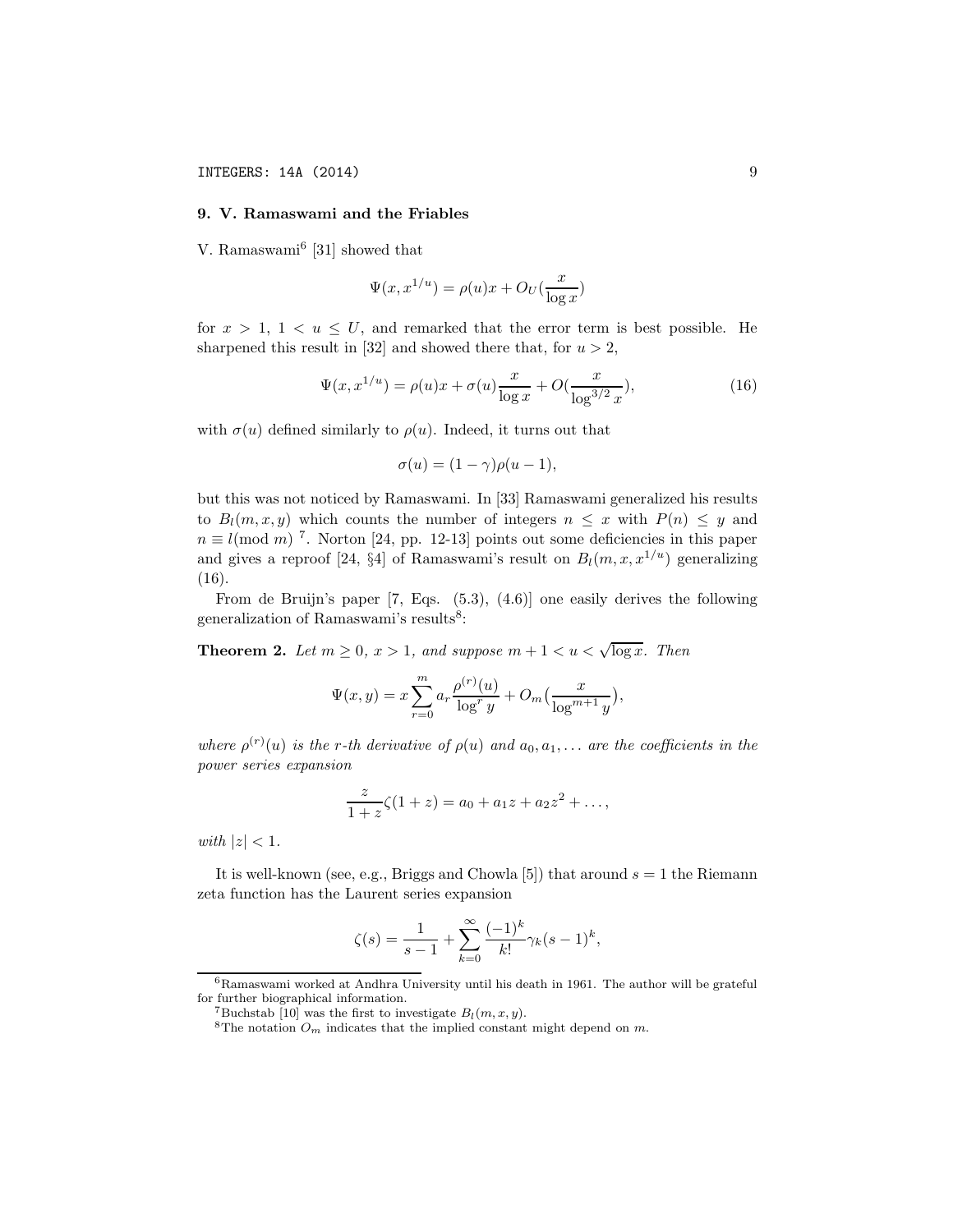with  $\gamma_k$  the k-th Stieltjes constant and  $\gamma_0 = \gamma$  Euler's constant. Using this we find that  $a_0 = 1$  and  $a_1 = \gamma - 1$ . Thus Theorem 2 yields (16) with  $\sigma(u) = (1 - \gamma)\rho(u-1)$ for the range  $2 < u < \sqrt{\log x}$ . For  $u > \sqrt{\log x}$  the estimate (16) in view of (5) reduces to

$$
\Psi(x, x^{1/u}) \ll x \log^{-3/2} x,
$$

which easily follows from  $(13)$ .

#### 10. S. Chowla (1907-1995) and the Friables

The two most prominent number theorists in the period following Ramanujan were S.S. Pillai and Sarvadaman Chowla. They kept in contact through an intense correspondence [37]. Chowla in his long career published hunderds of research papers.

Chowla and Vijayaragahavan [13] expressed  $\rho(u)$  as an iterated integral and gave a formula akin to (15). De Bruijn [6] established some results implying that  $\Psi(x, \log^h x) = O(x^{1-1/h+\epsilon})$  for  $h > 2$ . An easier reproof of the latter result was given by Chowla and Briggs [12].

#### 11. Summary

It seems that the first person to look at friable integers was Ramanujan, starting with his first letter to Hardy (1913), Ramanujan also seems to have been the first person to arrive at the Dickman-de Bruijn function  $\rho(u)$ . Pillai generalized some of Ramanujan's work and spoke about it at conferences in India, which likely induced a small group of Indian number theorists to work on friable integers. Elsewhere in the same period (1930-1950) only incidental work was done on the topic. Around 1950 N.G. de Bruijn published his ground-breaking papers [7, 8]. Soon afterwards the Indian number theorists stopped publishing on friable integers.

It should also be said that the work on friable integers up to 1950 seems to contain more mistakes than more recent work. Norton [24] points out and corrects many of these mistakes.

Further reading. As a first introduction to friable numbers we highly recommend Granville's 2008 survey [17]. It has a special emphasis on friable numbers and their role in algorithms in computational number theory. Mathematically more demanding is the 1993 survey by Hildebrand and Tenenbaum [19]. Chapter III.5 in Tenenbaum's book [38] deals with  $\rho(u)$  and approximations to  $\Psi(x, y)$  by the saddle point method.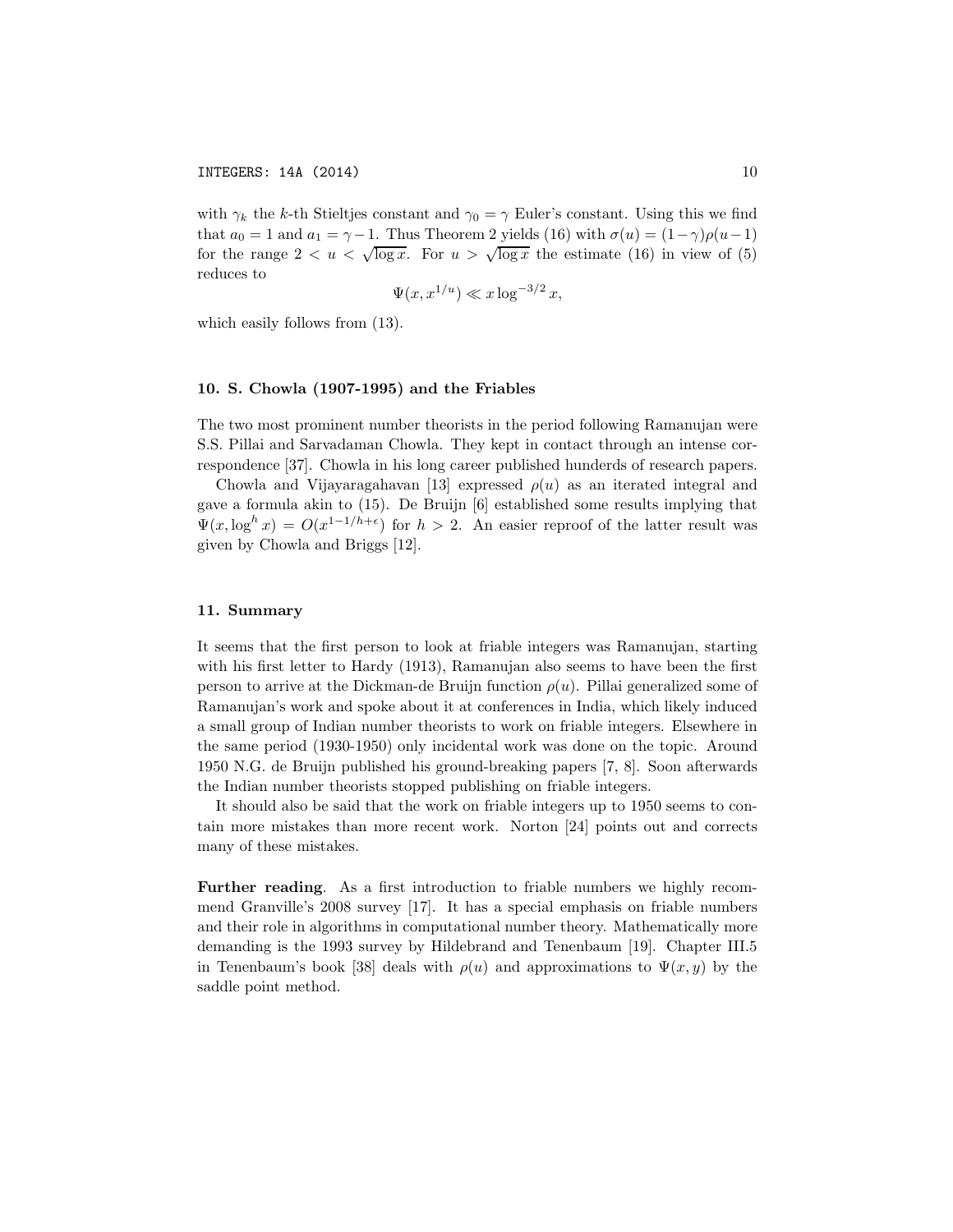Acknowledgement. I thank R. Thangadurai for helpful correspondence on S.S. Pillai and the friables and providing me with a PDF file of Pillai's collected works. B.C. Berndt kindly sent me a copy of [1]. K.K. Norton provided helpful comments on an earlier version. His research monograph [24], which is the most extensive source available on the early history of friable integer counting, was quite helpful to me. In [24], by the way, new results (at the time) on  $g_1(p, k)$  and  $\Psi_m(x, y)$ , the number of y-friable integers  $1 \leq n \leq x$  coprime with m, are established. Figure 1 was kindly created for me by Jon Sorenson and Alex Weisse (head of the MPIM computer group).

#### References

- [1] G.E. Andrews and B.C. Berndt, Ramanujan's Lost Notebook, Part IV, Springer, New York, 2013.
- [2] B.C. Berndt, Ramanujan reaches his hand from his grave to snatch your theorems from you, Asia Pac. Math. Newsl. 1 (2011), no. 2, 8–13.
- [3] B.C. Berndt and R.A. Rankin, Ramanujan. Letters and commentary, AMS, Providence, RI; London Mathematical Society, London, 1995.
- [4] F. Beukers, The lattice-points of n-dimensional tetrahedra, Indag. Math. 37 (1975), 365–372.
- [5] W.E. Briggs and S. Chowla, The power series coefficients of  $\zeta(s)$ , Amer. Math. Monthly 62 (1955), 323–325.
- [6] N.G. de Bruijn, On the number of uncancelled elements in the sieve of Eratosthenes, Indag. Math. **12** (1950), 247-256.
- [7] N.G. de Bruijn, On the number of positive integers  $\leq x$  and free of prime factors  $> y$ , Indag. Math. 13 (1951), 50–60.
- [8] N.G. de Bruijn, The asymptotic behaviour of a function occurring in the theory of primes, J. Indian Math. Soc. (N.S.) 15 (1951). 25-32.
- [9] N.G. de Bruijn, On the number of positive integers  $\leq x$  and free prime factors  $> y$ . II, *Indag.* Math. 28 (1966), 239-247.
- [10] A.A. Buchstab, On those numbers in arithmetical progression all of whose prime factors are small in order of magnitude (Russian), *Dokl. Akad. Nauk. SSSR* 67 (1949), 5-8.
- [11] J.-M.-F. Chamayou, A probabilistic approach to a differential-difference equation arising in analytic number theory, Math. Comp. 27 (1973), 197–203.
- [12] S.D. Chowla and W.E. Briggs, On the number of positive integers  $\leq x$  all of whose prime factors are  $\leq y$ , Proc. Amer. Math. Soc. 6 (1955), 558–562.
- [13] S.D. Chowla and T. Vijayaraghavan, On the largest prime divisors of numbers, J. Indian Math. Soc. (N.S.) 11 (1947). 31–37.
- [14] K. Dickman, On the frequency of numbers containing prime factors of a certain relative magnitude, Ark. Mat. Astr. Fys. 22 (1930), 1–14.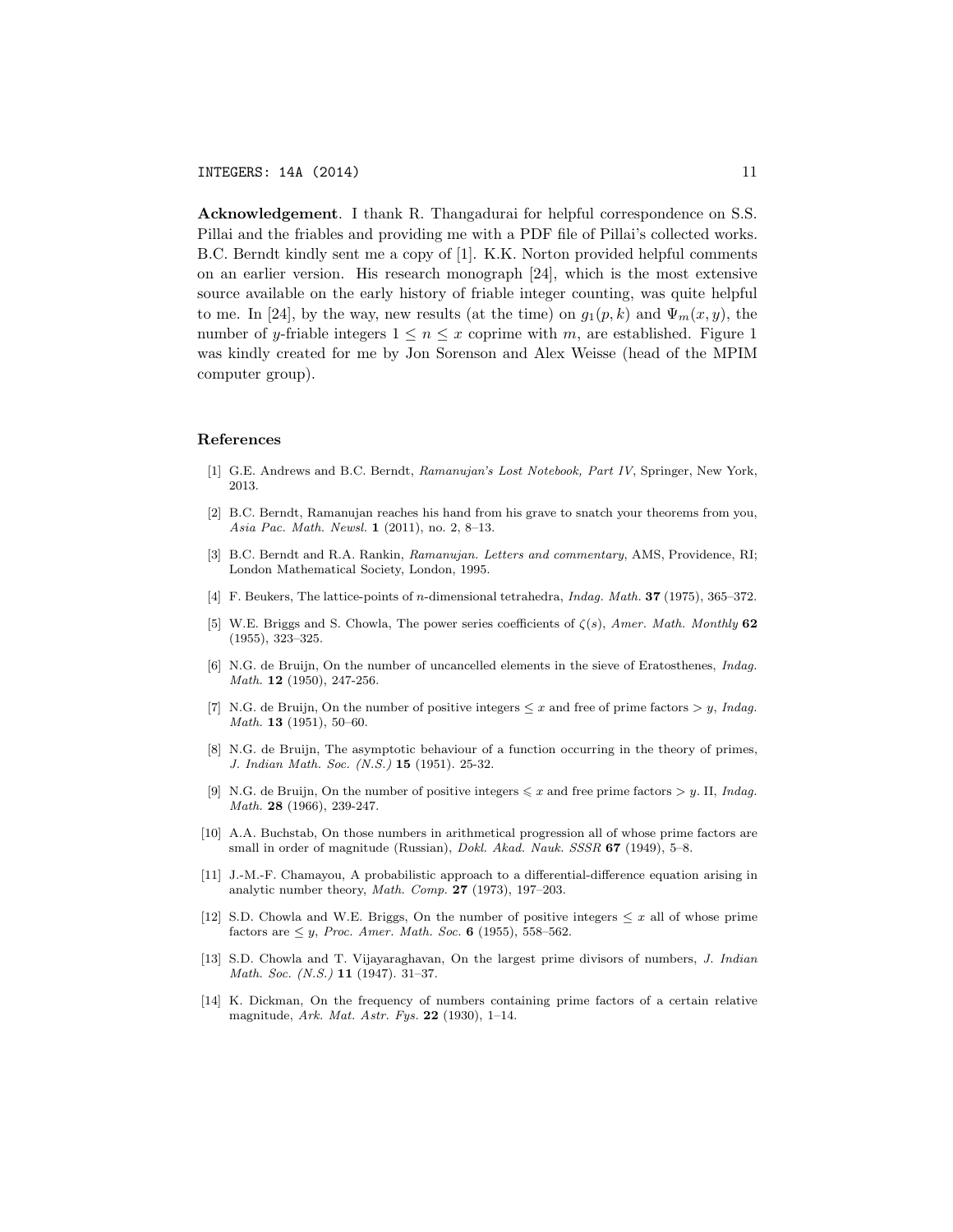- [15] K. Dickman, Om maximiantalet konsekutiva summander till ett helt tal (Swedish), 8. Skand. Mat. Kongr., Stockholm (1934), 385–388.
- [16] V. Ennola, On numbers with small prime divisors, Ann. Acad. Sci. Fenn. Ser. A I 440 (1969), 16 pp.
- [17] A. Granville, Smooth numbers: computational number theory and beyond, Algorithmic number theory: lattices, number fields, curves and cryptography, Math. Sci. Res. Inst. Publ. 44, Cambridge Univ. Press, Cambridge, (2008), 267-323.
- [18] G.H. Hardy, Ramanujan: twelve lectures on subjects suggested by his life and work, Chelsea Publishing Company, New York, 1959.
- [19] A. Hildebrand and G. Tenenbaum, Integers without large prime factors, J. Theor. Nombres Bordeaux 5 (1993), 411–484.
- [20] L. Holst, personal communication.
- [21] W.C. Mitchell, An evaluation of Golomb's constant, Math. Comp. 22 (1968), 411–415.
- [22] P. Moree, Integers without large prime factors: from Ramanujan to de Bruijn, Mathematics Newsletter (a publication of the Ramanujan Mathematical Society), #3 (2012), 221-228.
- [23] P. Moree, Nicolaas Govert de Bruijn, the enchanter of friable integers, preprint, arXiv:1212.1579, Indag. Math., to appear.
- [24] K.K. Norton, Numbers with small prime factors, and the least kth power non-residue, Memoirs of the American Mathematical Society 106, American Mathematical Society, Providence, R.I. 1971.
- [25] S.S. Pillai, On the inequality  $0 < a^x b^y \le n$ , J. Indian Math. Soc. 19 (1931), 1–11.
- [26] S.S. Pillai, Concerning a statement of Ramanujan, unpublished manuscript, written around 1931.
- [27] S.S. Pillai, The number of positive integers  $\leq x$  and free of prime divisors  $> x^{1/r}$ , unpublished manuscript, written around 1947.
- [28] S.S. Pillai, Collected works of S. Sivasankaranarayana Pillai I, (Eds.) R. Balasubramanian and R. Thangadurai, Ramanujan Mathematical Society Collected Works Series 1, Ramanujan Mathematical Society, Mysore, 2010.
- [29] S.S. Pillai, Collected works of S. Sivasankaranarayana Pillai II, Published/unpublished papers and letters, (Eds.) R. Balasubramanian and R. Thangadurai, Ramanujan Mathematical Society Collected Works Series 1, Ramanujan Mathematical Society, Mysore, 2010.
- [30] S. Ramanujan, The lost notebook and other unpublished papers, Narosa, New Delhi, 1988.
- [31] V. Ramaswami, On the number of positive integers less than x and free of prime divisors greater than  $x^c$ , Bull. Amer. Math. Soc. 55 (1949), 1122-1127.
- [32] V. Ramaswami, The number of positive integers  $\leq x$  and free of prime divisors  $> x^c$ , and a problem of S. S. Pillai, Duke Math. J. 16 (1949). 99–109.
- [33] V. Ramaswami, Number of integers in an assigned A. P.,  $\leq x$  and prime to primes greater than  $x^c$ , Proc. Amer. Math. Soc. 2 (1951), 318-319.
- [34] R.A. Rankin, The difference between consecutive prime numbers, J. London Math. Soc. 13 (1938), 242–247.